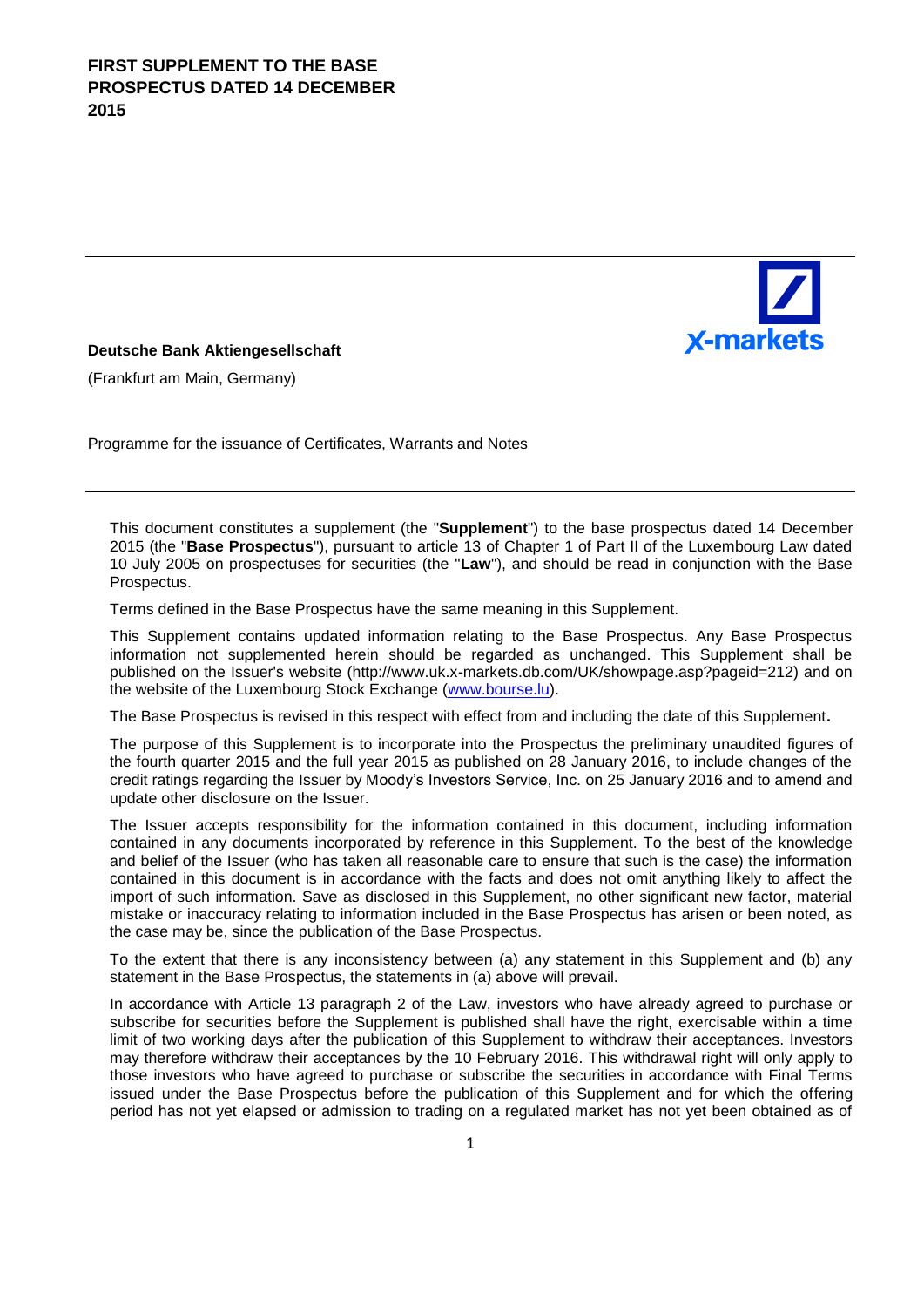the date of this Supplement.

**This Supplement is dated 8 February 2016.**

**On 26 January 2016, the rating agency Moody's Investors Service, Inc. published the downgrade of the ratings assigned to Deutsche Bank AG long-term debt to Baa1 from A3 and the upgrade of all shortterm ratings to Prime-1 from Prime-2.**

**On 28 January 2016, Deutsche Bank AG reported preliminary unaudited figures for the fourth quarter of 2015 and the full year 2015.**

**The Base Prospectus is accordingly amended as follows:**

**I.**

In Chapter "**I. Summary**", "**Section B – Issuer**" Element B.5 "**Description of the group and the Issuer's position within the group**" (page 7), the information in the right column shall be deleted and replaced as follows:

"Deutsche Bank is the parent company and the most material entity of Deutsche Bank Group, a group consisting of banks, capital market companies, fund management companies, property finance companies, instalment financing companies, research and consultancy companies and other domestic and foreign companies (the "**Deutsche Bank Group**")."

**II.**

In Chapter "**I. Summary**", "**Section B – Issuer**" Element B.9 "**Profit forecasts or estimate**" (page 7), the information contained in the right column shall be deleted and replaced as follows:

"The consolidated loss before income taxes (IBIT) estimate of the Issuer as of and for the year ended on 31 December 2015 amounts to EUR 6.1 billion."

#### **III.**

In Chapter "**I. Summary**", "**Section B – Issuer**" Element B.12 "**No material adverse change in the prospects**" (page 8), the information contained in the right column shall be deleted and replaced as follows:

"There has been no material adverse change in the prospects of Deutsche Bank since 31 December 2014, except as disclosed in Element B.13 below."

**IV.**

In Chapter "**I. Summary**", "**Section B – Issuer**" Element B.12 "**Significant changes in the financial or trading position**" (page 8), the information contained in the right column shall be deleted and replaced as follows:

"There has been no significant change in the financial position or trading position of Deutsche Bank since 30 September 2015, except as disclosed in Element B.13 below."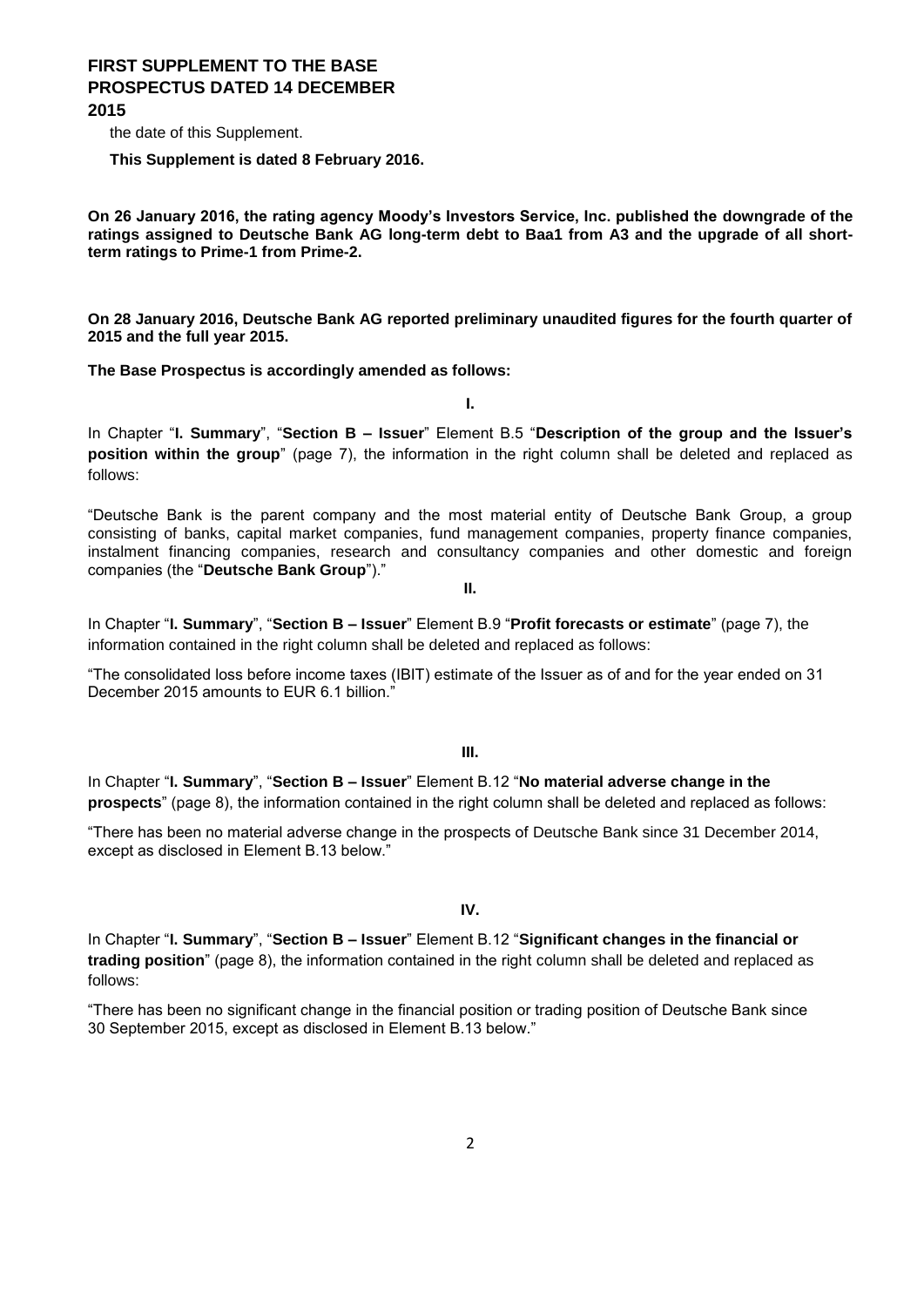### **V.**

In Chapter "**I. Summary**", "**Section B – Issuer**" Element B.13 "**Recent events material to the Issuer's solvency**" (page 8), the information contained in the right column shall be deleted and replaced as follows:

"On 28 January 2016, the Issuer reported a preliminary consolidated loss before income taxes (IBIT) of EUR 6.1 billion as of and for the year ended on 31 December 2015. Otherwise, there are no recent events (since 30 September 2015) particular to the Issuer which are to a material extent relevant to the evaluation of the Issuer's solvency."

### **VI.**

In Chapter "**I. Summary**", "**Section B – Issuer**" Element B.15 "**Issuer's principal activities**" (page 8), the text contained in the right column shall be deleted and replaced as follows:

"The objects of Deutsche Bank, as laid down in its Articles of Association, include the transaction of all kinds of banking business, the provision of financial and other services and the promotion of international economic relations. The Bank may realise these objectives itself or through subsidiaries and affiliated companies. To the extent permitted by law, the Bank is entitled to transact all business and to take all steps which appear likely to promote the objectives of the Bank, in particular: to acquire and dispose of real estate, to establish branches at home and abroad, to acquire, administer and dispose of participations in other enterprises, and to conclude enterprise agreements.

Deutsche Bank Group's business activities are organized into the following five corporate divisions:

- Corporate & Investment Banking (CIB):
- Global Markets (GM);
- Deutsche Asset Management (DeAM);
- Private, Wealth & Commercial Clients (PWCC); and
- Non-Core Operations Unit (NCOU).

The five corporate divisions are supported by infrastructure functions. In addition, Deutsche Bank has a regional management function that covers regional responsibilities worldwide.

The Bank has operations or dealings with existing or potential customers in most countries in the world. These operations and dealings include:

- subsidiaries and branches in many countries;
- representative offices in other countries; and
- one or more representatives assigned to serve customers in a large number of additional countries."

### **VII.**

In Chapter "**I. Summary**", "**Section B – Issuer**" Element B.17 "**Credit ratings to the Issuer and the Securities**" (page 8), the third paragraph (including the table) shall be deleted and replaced as follows:

"As of 8 February 2016, the following ratings were assigned to Deutsche Bank:

| <b>Rating Agency</b><br>Long term | Short term | Outlook |
|-----------------------------------|------------|---------|
|-----------------------------------|------------|---------|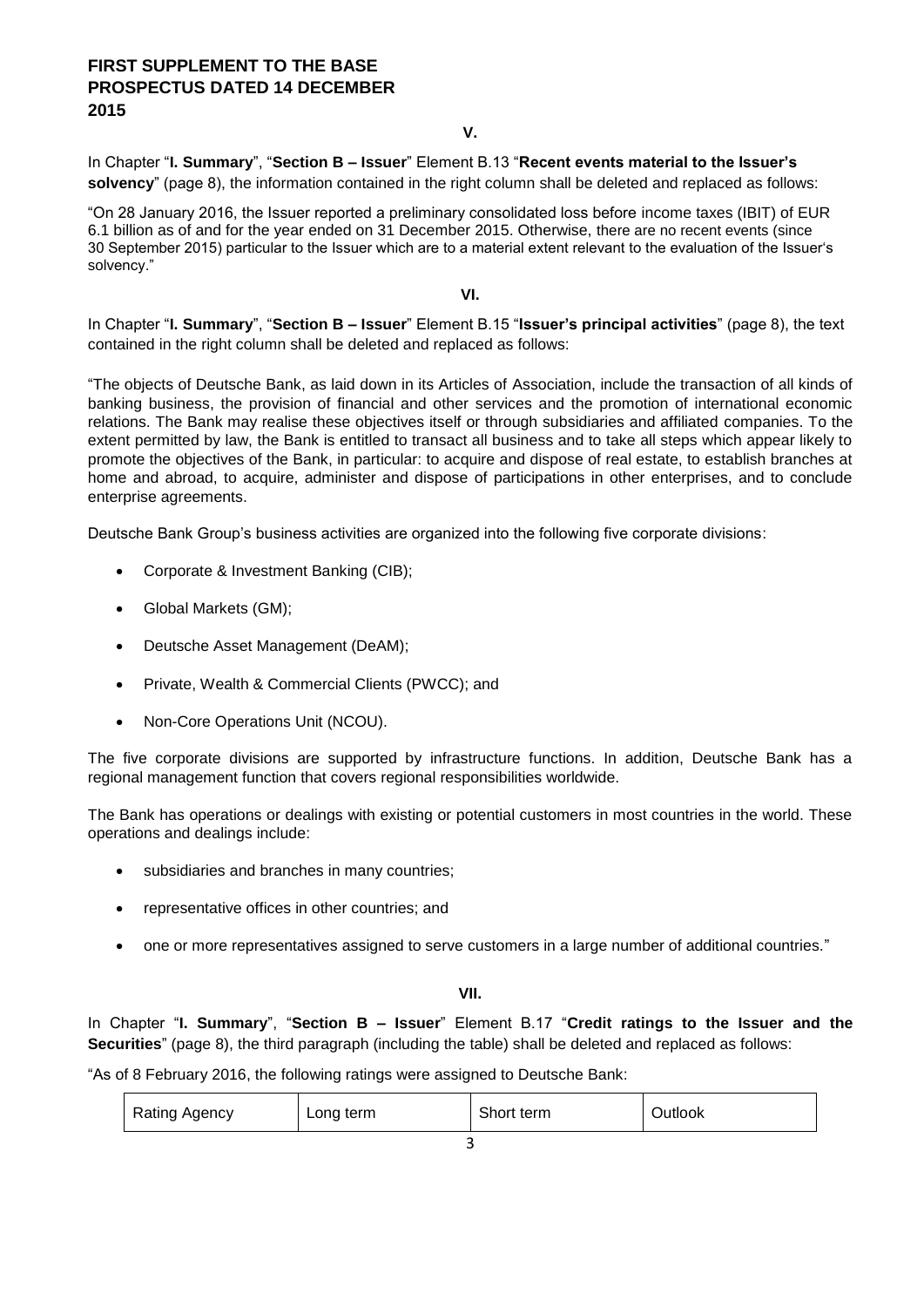| Moody's     | Baa1 | $P-1$       | negative |
|-------------|------|-------------|----------|
| S&P         | BBB+ | $A-2$       | stable   |
| Fitch       | А-   | F1          | stable   |
| <b>DBRS</b> | A    | $R-1$ (low) | stable   |

**VIII**.

 $"$ 

In Chapter "**I. Summary**", "**Section D – Risks**" Element D.3 "**Key information on the risks that are specific and individual to the securities**" the information contained in the right column under the heading "**Regulatory bail-in and other resolution measures**" (page 89) shall be deleted and replaced as follows:

"If the competent authority determines that the Issuer is failing or likely to fail and certain other conditions are met, the competent resolution authority has the power to write down, including to write down to zero, claims for payment of the principal, interest or any other amount in respect of the Securities, to convert the Securities into ordinary shares or other instruments qualifying as common equity tier 1 capital (the write-down and conversion powers commonly being referred to as the bail-in tool), or to apply other resolution measures including (but not limited to) a transfer of the Securities to another entity, a variation of the terms and conditions of the Securities or a cancellation of the Securities."

### **IX.**

In Chapter "**II. Risk Factors**", Section "**C. Risk Factors Related to Securities Generally**", the text contained in "**11. Regulatory Bail-in and other Resolution Measures**" (page 149-150), shall be deleted and replaced as follows:

"On 15 May 2014, the European Parliament and the Council of the European Union adopted Directive 2014/59/EU establishing a framework for the recovery and resolution of credit institutions and investment firms (commonly referred to as the "Bank Recovery and Resolution Directive" or the "**BRRD**") which was transposed into German law by the Recovery and Resolution Act (*Sanierungs- und Abwicklungsgesetz,* or the "**SAG**") with effect from 1 January 2015. For banks established in the eurozone, such as the Issuer, which are supervised within the framework of the Single Supervisory Mechanism (the "**SSM**"), Regulation (EU) No 806/2014 of the European Parliament and of the Council (the "**SRM Regulation**") provides for a coherent application of the resolution rules across the SSM under responsibility of the European Single Resolution Board, with effect since 1 January 2016 (referred to as the "Single Resolution Mechanism" or "**SRM**"). Under the SRM, the Single Resolution Board is responsible for adopting resolution decisions in close cooperation with the European Central Bank, the European Commission, and national resolution authorities in the event that a significant bank directly supervised by the European Central Bank, such as the Issuer, is failing or likely to fail and certain other conditions are met. National resolution authorities in the European Union member states concerned would implement such resolution decisions adopted by the Single Resolution Board in accordance with the powers conferred on them under national law transposing the BRRD.

If the competent authority determines that the Issuer is failing or likely to fail and certain other conditions are met (as set forth in the SRM Regulation, the SAG and other applicable rules and regulations), the competent resolution authority has the power to write down, including to write down to zero, claims for payment of the principal, interest or any other amount in respect of the Securities, to convert the Securities into ordinary shares or other instruments qualifying as common equity tier 1 capital (the write-down and conversion powers are hereinafter referred to as the "**Bail-in tool**"), or to apply any other resolution measure including (but not limited to) a transfer of the Notes to another entity, a variation of the terms and conditions of the Securities (including, but not limited to, the variation of maturity of the Securities) or a cancellation of the Securities. The Bail-in tool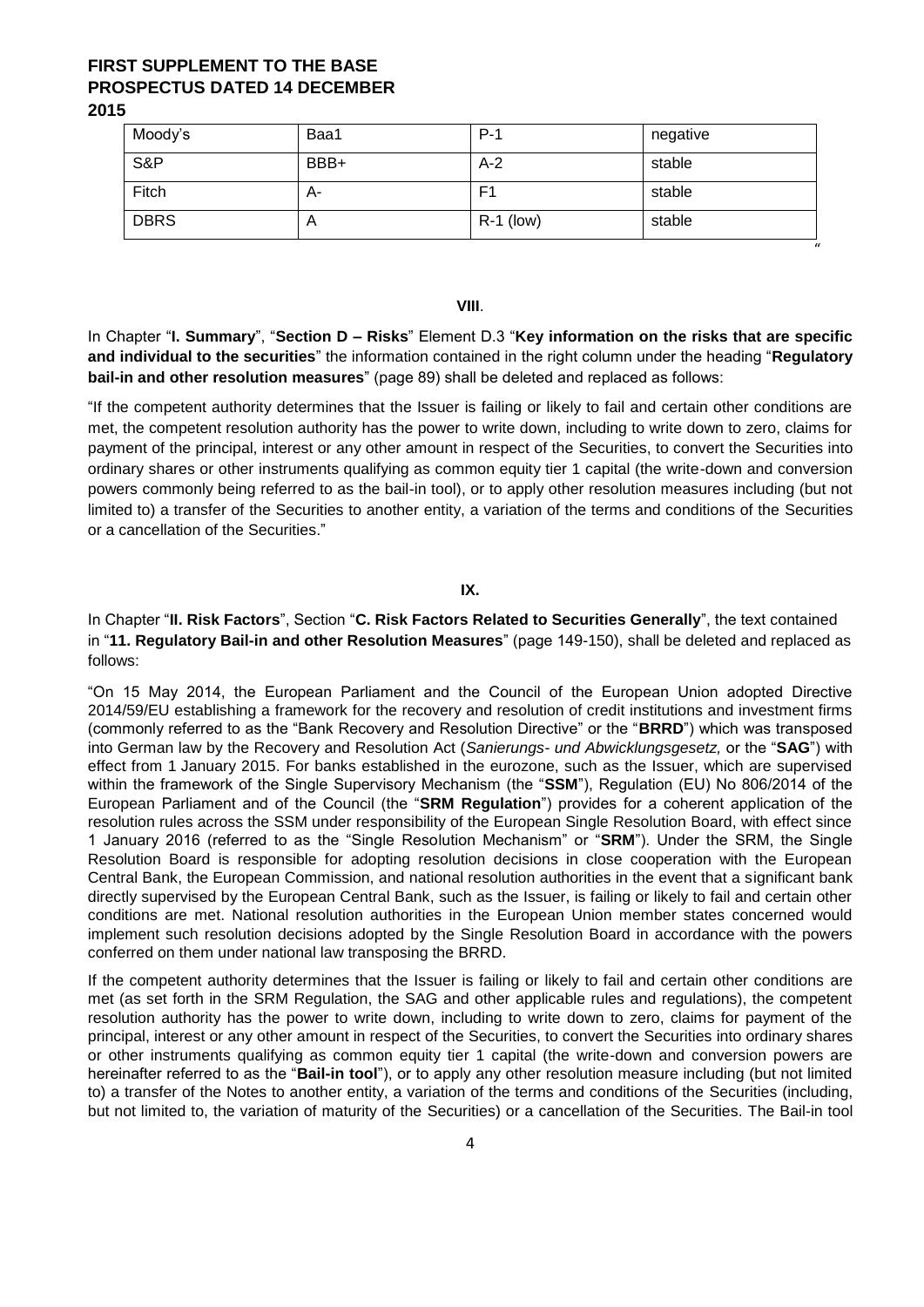and each of these other resolution measures are hereinafter referred to as a "**Resolution Measure**". The competent resolution authority may apply Resolution Measures individually or in any combination.

The competent resolution authority will have to exercise the Bail-in tool in a way that results in (i) common equity tier 1 capital instruments (such as ordinary shares of the Issuer) being written down first in proportion to the relevant losses, (ii) subsequently, the principal amount of other capital instruments (additional tier 1 capital instruments and tier 2 capital instruments) being written down on a permanent basis or converted into common equity tier 1 capital instruments in accordance with their order of priority and (iii) finally, eligible liabilities – such as those under the unsubordinated Securities – being written down on a permanent basis or converted into common equity tier 1 capital instruments in accordance with a set order of priority.

Pursuant to the act on the mechanism for the resolution of banks of 2 November 2015 ("**Resolution Mechanism Act**" – *Abwicklungsmechanismusgesetz*), obligations of the Issuer under senior unsecured debt instruments issued by it would, in the event of initiation of insolvency proceedings or the implementation of Resolution Measures affecting the Issuer, rank (i) junior to all other outstanding unsecured unsubordinated obligations of the Issuer unless the terms of such instruments provide that the repayment or interest amount depends on the occurrence or non-occurrence of a future event or will be settled in kind or the instruments are typically traded on money markets and (ii) in priority of contractually subordinated instruments. This order of priority would apply to insolvency proceedings or in the event of Resolution Measures commenced on or after 1 January 2017 and would also affect any senior unsecured debt instruments outstanding at this time. Securities under the Programme could fall within any of the two categories of senior unsecured debt instruments. Therefore, the Resolution Mechanism Act could lead to increased losses for creditors of senior unsecured debt instruments, which rank junior to other senior unsecured debt instruments, if insolvency proceedings were initiated or Resolution Measures imposed upon the Issuer.

The holders of Securities are bound by any Resolution Measure. They would have no claim or any other right against the Issuer arising out of any Resolution Measure or increased losses incurred on the basis of the new order of priority introduced by the Resolution Mechanism Act. Depending on the Resolution Measure, there would be no obligation of the Issuer to make payments under the Securities. The extent to which payment obligations under the Securities may be affected by Resolution Measures would depend on a number of factors that are outside the Issuer's control, and it will be difficult to predict when, if at all, Resolution Measures will occur. The exercise of any Resolution Measure would not constitute any right to terminate the Securities. Potential investors should consider the risk that they may lose all of their investment, including the principal amount plus any accrued interest, if Resolution Measures are initiated, and should be aware that extraordinary public financial support for troubled banks, if any, would only potentially be used as a last resort after having assessed and exploited, to the maximum extent practicable, the Resolution Measures, including the Bail-in tool."

**X.**

In Chapter "**III. General Information on the Programme**", Section "**H. General Information**", the text contained in "**2. Material Adverse Change in the Prospects of Deutsche Bank and Significant Change in Deutsche Bank's Financial or Trading Position**" (page 252), shall be deleted and replaced as follows:

"On 28 January 2016, Deutsche Bank reported a preliminary consolidated loss before income taxes (IBIT) of EUR 6.1 billion as of and for the year ended on 31 December 2015. Otherwise, there has been no material adverse change in the prospects of Deutsche Bank since 31 December 2014 and no significant change in the financial position of Deutsche Bank Group since 30 September 2015."

**XI.**

In Chapter "**III. General Information on the Programme**", Section "**H. General Information**", the text contained in the third paragraph (including the table) of "**7. Ratings of the Issuer**" (page 253-254) shall be deleted and replaced as follows: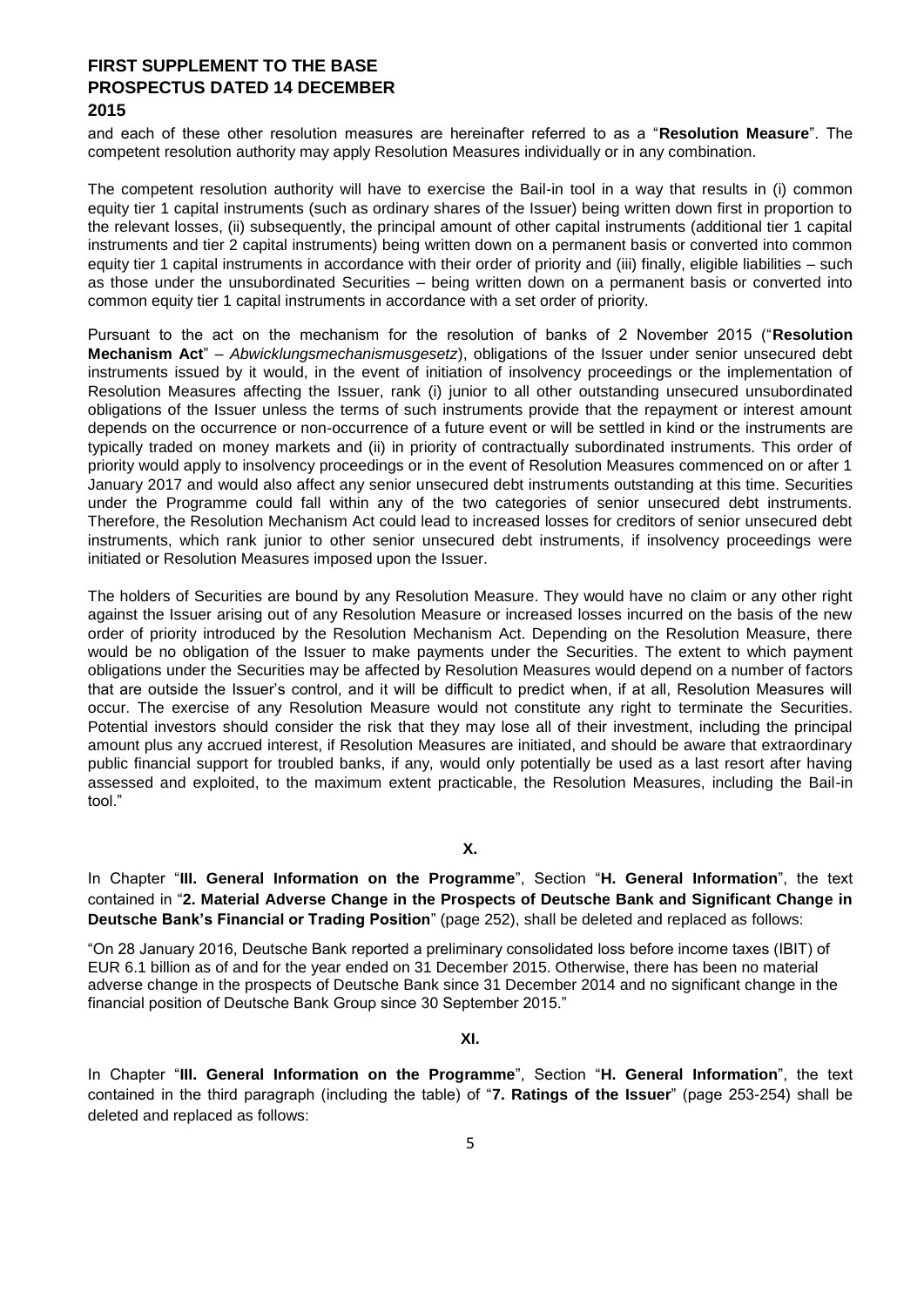"As of 8 February 2016, the following ratings were assigned by the Rating Agencies to debt securities and money market papers of Deutsche Bank:

| <b>Rating Agency</b> | Long term | <b>Short term</b> | <b>Outlook</b> |
|----------------------|-----------|-------------------|----------------|
| Moody's              | Baa1      | $P-1$             | negative       |
| S&P                  | BBB+      | $A-2$             | stable         |
| Fitch                | А-        | F1                | stable         |
| <b>DBRS</b>          | А         | $R-1$ (low)       | stable         |

**XII.**

In Chapter "**III. General Information on the Programme**", Section "**H. General Information**" (page 254), the text contained in the paragraph beginning 'Moody's defines' shall be deleted and replaced as follows:

"Moody's defines:

Baa: Obligations rated "Baa" are judged to be medium-grade and subject to moderate credit risk and as such may possess certain speculative characteristics.

> Moody's long-term obligation ratings are divided into several categories ranging from "Aaa", reflecting the highest quality, subject to the lowest level of credit risk, over categories "Aa", "A", "Baa", "Ba", "B", "Caa", "Ca" to category "C", reflecting the lowest rated obligations which are typically in default, with little prospect for recovery of principal or interest. Moody's appends numerical modifiers 1, 2 and 3 to each generic rating classification from "Aa" through "Caa". The modifier 1 indicates that the obligation ranks in the higher end of its generic rating category; the modifier 2 indicates a mid-range ranking; and the modifier 3 indicates a ranking in the lower end of that generic rating category.

"

P-1: Issuers (or supporting institutions) rated Prime-1 have a superior ability to repay short-term debt obligations.

> Moody's short-term ratings are divided into several categories ranging from "P-1", reflecting a superior ability of an issuer to repay short-term debt obligations, over categories "P-2" and "P-3" to category "NP", reflecting that an issuer does not fall within any of the Prime rating categories.

negative: A rating outlook is an opinion regarding the likely rating direction over the medium term. Rating outlooks fall into four categories: Positive (POS), Negative (NEG), Stable (STA), and Developing (DEV). A designation of RUR (Rating(s) Under Review) indicates that an issuer has one or more ratings under review, which overrides the outlook designation."

**XIII.**

In Chapter "**III. General Information on the Programme**" Section "**H. General Information**", the text contained in "**9. Administrative, management and supervisory bodies**" (page 257 – 260) shall be deleted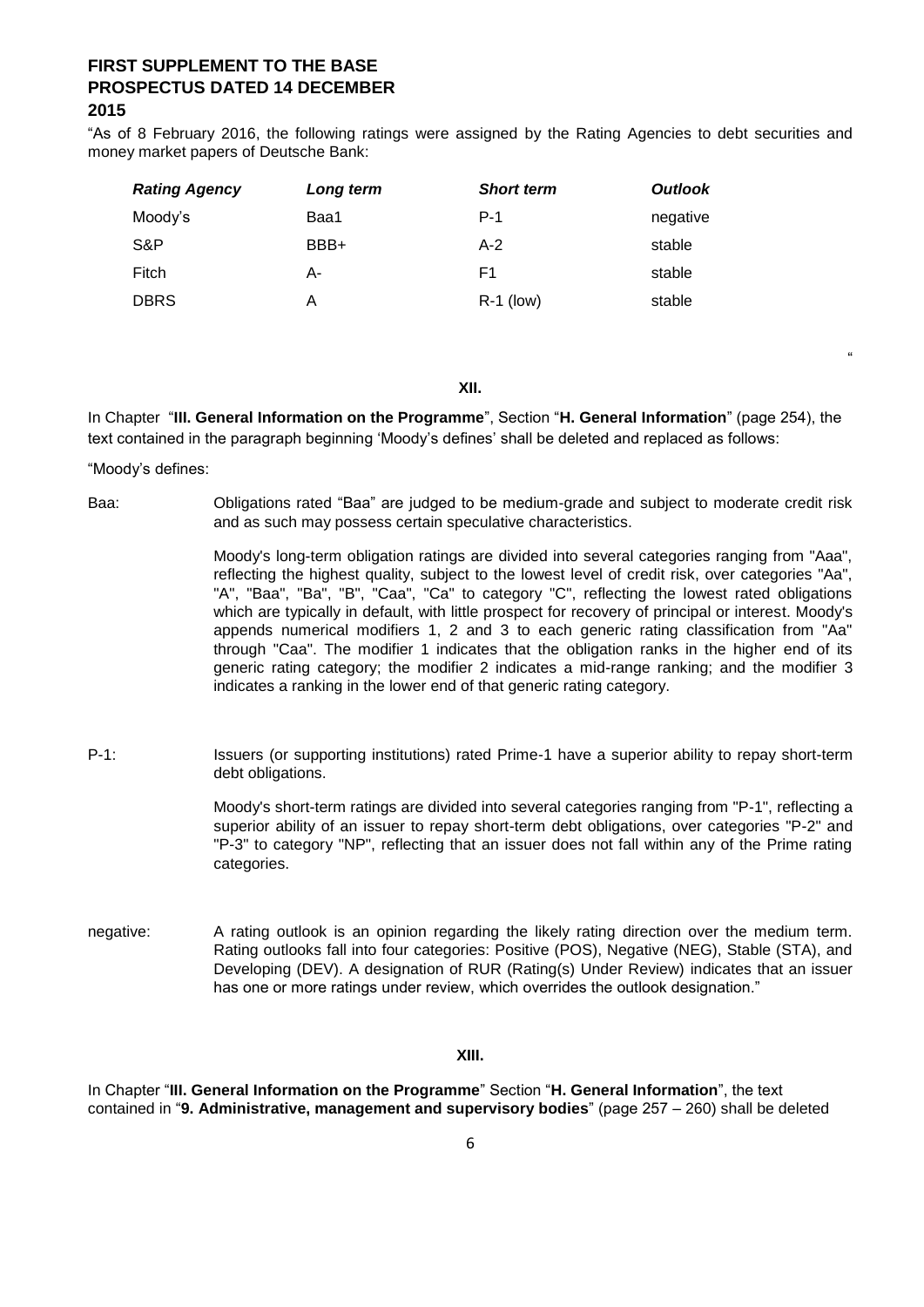and replaced as follows:

\_\_\_\_\_\_\_\_\_\_\_\_\_\_\_\_

"In accordance with German law, Deutsche Bank has both a **Management Board** (*Vorstand*) and a **Supervisory Board** (*Aufsichtsrat*). These Boards are separate; no individual may be a member of both. The Supervisory Board appoints the members of the Management Board and supervises the activities of this Board. The Management Board represents Deutsche Bank and is responsible for the management of its affairs.

### The **Management Board** consists of:

| John Cryan*                | Co-Chairman; Corporate Strategy; Incident and Investigation Management;<br>Non-Core Operations Unit; Chief Operating Officer** |  |  |  |  |  |
|----------------------------|--------------------------------------------------------------------------------------------------------------------------------|--|--|--|--|--|
| Jürgen Fitschen***         | Co-Chairman; Regional Management Global (excl. Germany and UK)                                                                 |  |  |  |  |  |
| <b>Stuart Wilson Lewis</b> | <b>Chief Risk Officer</b>                                                                                                      |  |  |  |  |  |
| <b>Sylvie Matherat</b>     | Chief Regulatory Officer: Regulation, Compliance and Anti-Financial Crime                                                      |  |  |  |  |  |
| <b>Quintin Price</b>       | Head of Deutsche Asset Management                                                                                              |  |  |  |  |  |
| <b>Garth Ritchie</b>       | Head of Global Markets; Regional Management UK                                                                                 |  |  |  |  |  |
| Karl von Rohr              | Chief Administrative Officer: Global Corporate Governance,<br><b>Human</b><br>Resources and Legal                              |  |  |  |  |  |
| Dr. Marcus Schenck         | <b>Chief Financial Officer</b>                                                                                                 |  |  |  |  |  |
| <b>Christian Sewing</b>    | Head of Private, Wealth & Commercial Clients; Regional Management<br>Germany                                                   |  |  |  |  |  |
| Jeffrey Urwin              | Head of Corporate & Investment Banking                                                                                         |  |  |  |  |  |

\* John Cryan will become sole Chairman on 19 May 2016.

\*\*\* Jürgen Fitschen will step down from his role on 19 May 2016.

<sup>\*\*</sup> John Cryan has the interim responsibility for the oversight of the Group Chief Operating Officer (role performed by Kim Hammonds), as long as this position is not directly represented at the Management Board.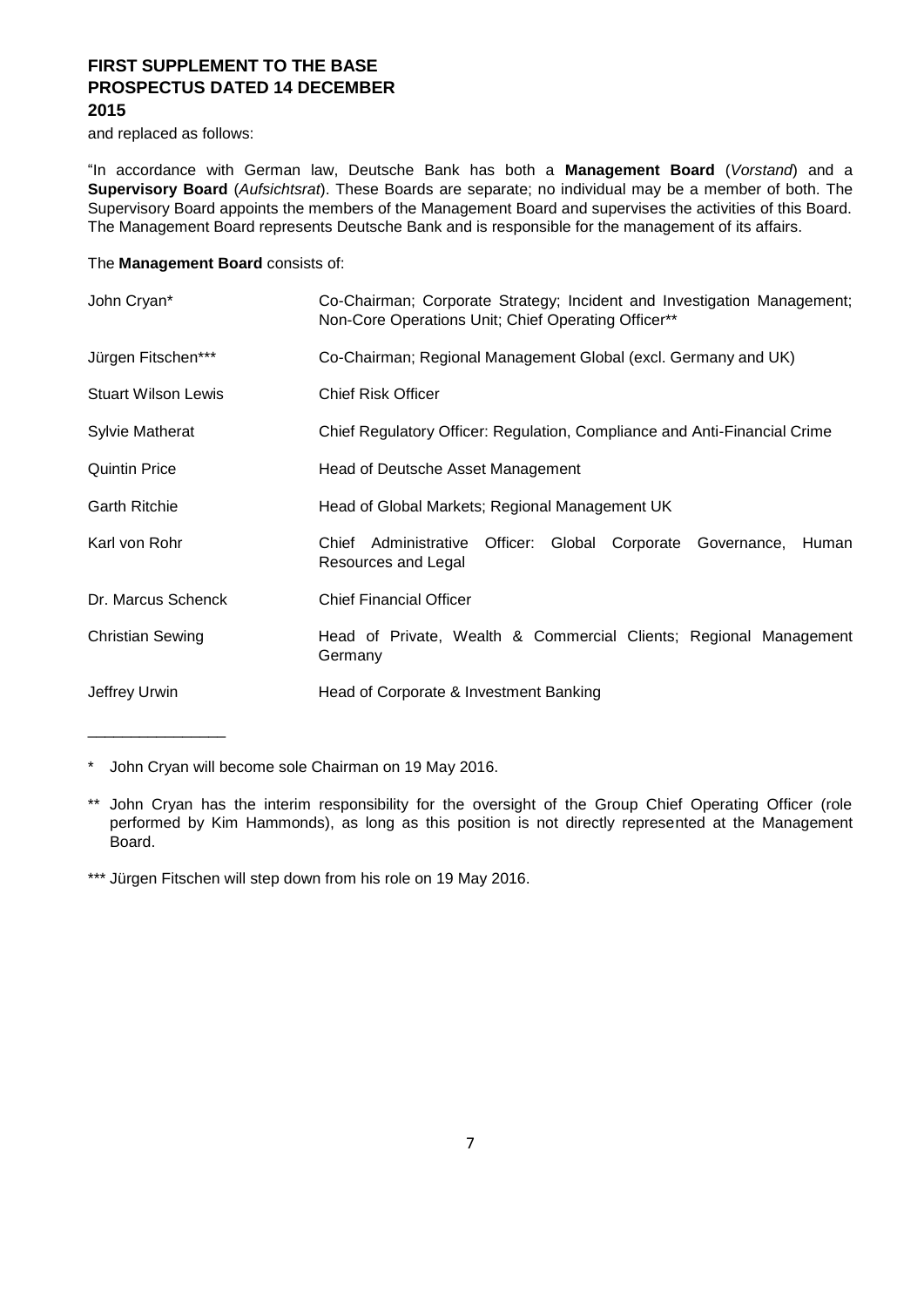## **2015**

The **Supervisory Board** consists of the following members:

| Dr. Paul Achleitner          | Chairman of the Supervisory Board of Deutsche<br>Bank AG, Frankfurt                                                                   |
|------------------------------|---------------------------------------------------------------------------------------------------------------------------------------|
| Alfred Herling*              | Deputy Chairman of the Supervisory Board of<br>Deutsche Bank AG;                                                                      |
|                              | <b>Chairman of the Combined Staff Council</b><br>Wuppertal/Sauerland of Deutsche Bank;                                                |
|                              | Chairman of the General Staff Council of Deutsche<br>Bank;                                                                            |
|                              | Chairman of the Group Staff Council of Deutsche<br>Bank;                                                                              |
|                              | Member of the European Staff Council of Deutsche<br><b>Bank</b>                                                                       |
| Wolfgang Böhr*               | Chairman of the Staff Council of Deutsche Bank,<br>Düsseldorf;                                                                        |
|                              | Member of the General Staff Council of Deutsche<br>Bank;                                                                              |
|                              | Member of the Group Staff Council of Deutsche<br><b>Bank</b>                                                                          |
| Frank Bsirske*               | Chairman of the trade union ver.di (Vereinte<br>Dienstleistungsgewerkschaft), Berlin                                                  |
| Dina Dublon                  | Member of various supervisory boards/other<br>directorships                                                                           |
| <b>Katherine Garrett-Cox</b> | Chief Executive Officer of Alliance Trust PLC,<br>Dundee                                                                              |
| Timo Heider*                 | Chairman of the Group Staff Council of Deutsche<br>Postbank AG;                                                                       |
|                              | Chairman of the General Staff Council of BHW<br>Kreditservice GmbH;                                                                   |
|                              | Chairman of the Staff Council of BHW<br>Bausparkasse AG, BHW Kreditservice GmbH,<br>Postbank Finanzberatung AG and BHW Holding<br>AG; |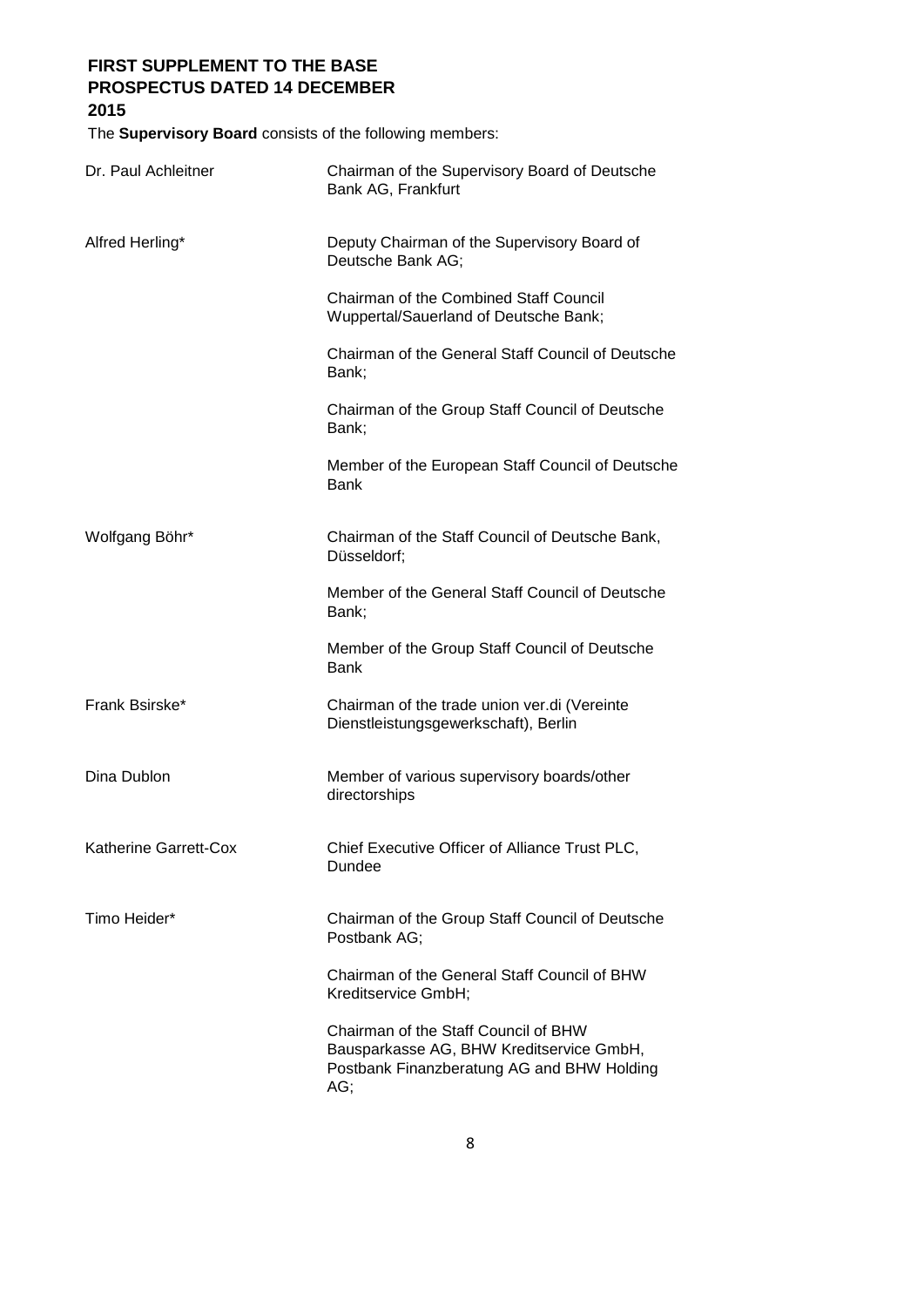|                             | Member of the Group Staff Council of Deutsche<br>Bank;                                                    |
|-----------------------------|-----------------------------------------------------------------------------------------------------------|
|                             | Member of the European Staff Council of Deutsche<br><b>Bank</b>                                           |
| Sabine Irrgang*             | Head of Human Resources Management<br>(Württemberg), Deutsche Bank AG                                     |
| Prof. Dr. Henning Kagermann | President of acatech - German Academy of<br>Science and Engineering, Munich                               |
| Martina Klee*               | Chairperson of the Staff Council Group COO<br>Eschborn/Frankfurt of Deutsche Bank                         |
| Peter Löscher               | Chief Executive Officer of Renova Management<br>AG, Zurich                                                |
| Henriette Mark*             | Chairperson of the Combined Staff Council<br>Munich and Southern Bavaria of Deutsche Bank;                |
|                             | Member of the General Staff Council of<br>Deutsche Bank;                                                  |
|                             | Member of the Group Staff Council of Deutsche<br><b>Bank</b>                                              |
| <b>Richard Meddings**</b>   | Non-Executive<br>Director in<br>Her<br>Majesty's<br>Treasury;                                             |
|                             | Non-Executive Director of Legal & General<br>Group Plc                                                    |
| Louise M. Parent            | Of Counsel, Cleary Gottlieb Steen & Hamilton LLP<br>New York                                              |
| Gabriele Platscher*         | Chairperson of the Combined Staff Council<br>Braunschweig/Hildesheim of Deutsche Bank                     |
| Bernd Rose*                 | Chairman of the Joint General Staff Council of<br>Postbank Filialvertrieb AG and Postbank Filial<br>GmbH; |
|                             | Member of the General Staff Council of Deutsche<br>Postbank;                                              |
|                             | Member of the General Staff Council of Deutsche<br>Bank;                                                  |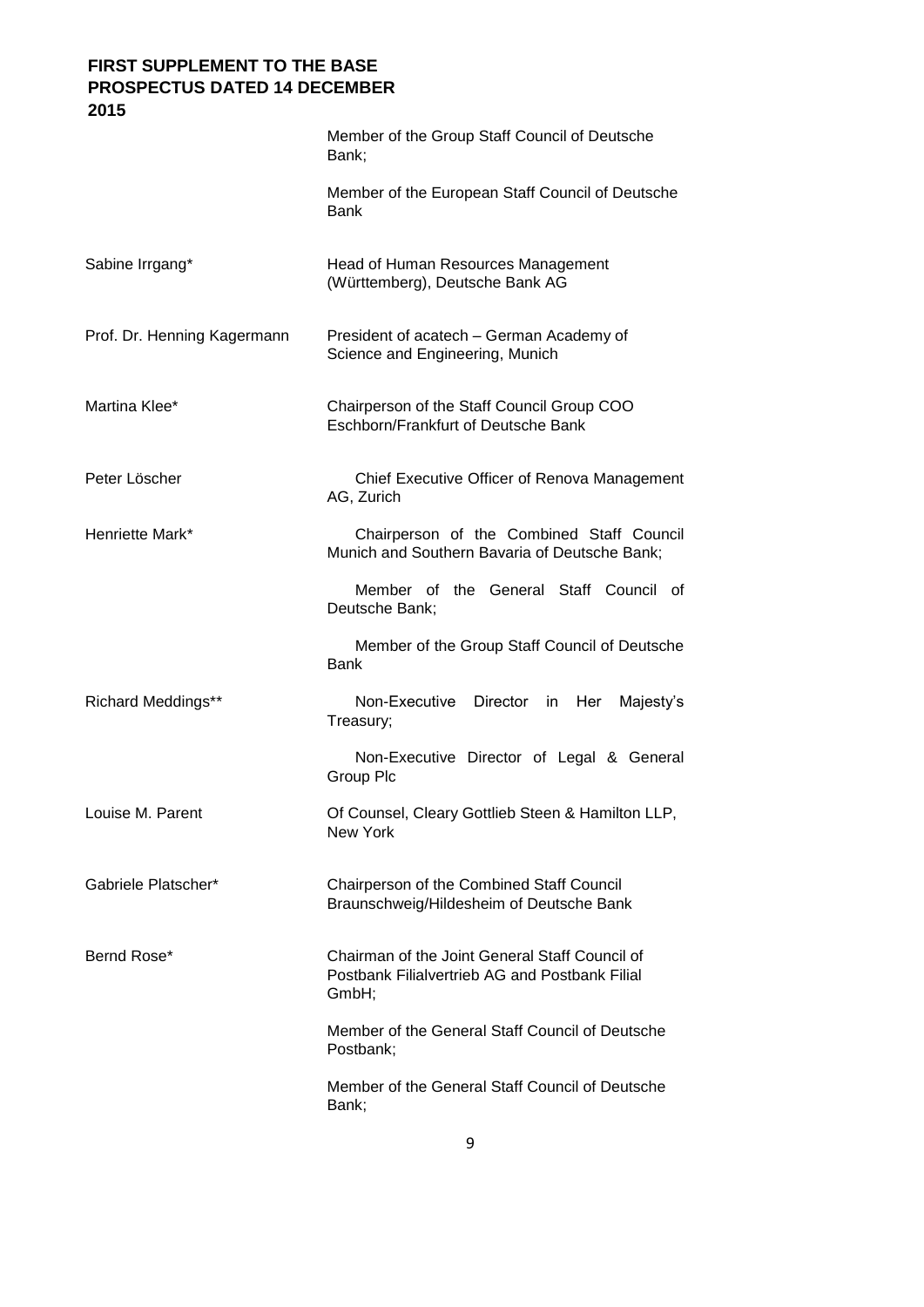|                                            | Member of the European Staff Council of Deutsche<br>Bank                                                                                      |
|--------------------------------------------|-----------------------------------------------------------------------------------------------------------------------------------------------|
| Rudolf Stockem*                            | Secretary to the trade union ver.di (Vereinte<br>Dienstleistungsgewerkschaft), Berlin and freelance<br>Organisation and Communication Advisor |
| Dr. Johannes Teyssen                       | Chairman of the Management Board of E.ON SE,<br>Dusseldorf                                                                                    |
| Georg F. Thoma                             | Of Counsel, Shearman & Sterling LLP, Frankfurt                                                                                                |
| Professor Dr. Klaus Rüdiger<br>Trützschler | Member of various supervisory boards/other<br>directorships                                                                                   |

\* Elected by the employees in Germany.

\_\_\_\_\_\_\_\_\_\_\_\_\_\_\_

\*\* Appointed by court until conclusion of ordinary Annual General Meeting in 2016.

The members of the Management Board accept membership on the Supervisory Boards of other corporations within the limits prescribed by law.

The business address of each member of the Management Board and of the Supervisory Board of Deutsche Bank is Taunusanlage 12, 60325 Frankfurt am Main, Germany.

There are no conflicts of interest between any duties to Deutsche Bank and the private interests or other duties of the members of the Supervisory Board and the Management Board.

Deutsche Bank has issued and made available to its shareholders the declaration prescribed by § 161 AktG."

**XIV.**

In Chapter "**III. General Information on the Programme**", Section "**H. General Information**", the following information shall be inserted at the end of "**11. Trend Information – Recent Developments**" (page 263 – 269):

"On 28 January 2016, Deutsche Bank reported preliminary unaudited figures for the fourth quarter 2015 and the full year 2015. Deutsche Bank announced that the annual report for 2015 will be published on 11 March 2016.

### **Group Results**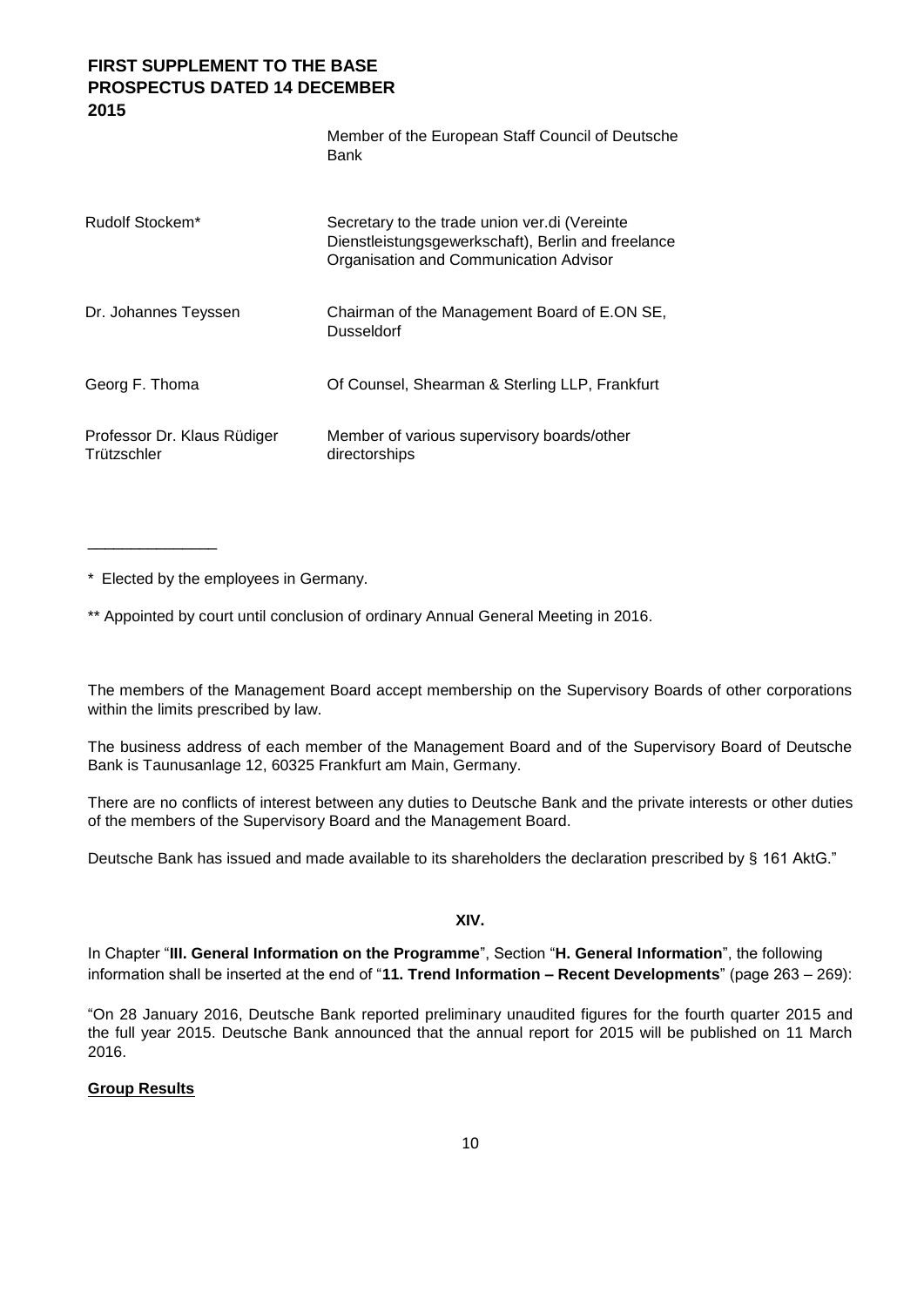| in EUR m. (unless stated otherwise)    | 4Q2015   | 4Q2014 | 4Q15 vs. 4Q14 | <b>FY2015</b> | FY2014 | <b>FY15 vs. FY14</b> |
|----------------------------------------|----------|--------|---------------|---------------|--------|----------------------|
| Net revenues                           | 6.642    | 7.832  | (1, 190)      | 33.525        | 31.949 | 1.576                |
| Provision for credit losses            | 380      | 369    | 11            | 956           | 1.134  | (178)                |
| Noninterest expenses                   | 8.967    | 7.211  | 1.755         | 38.667        | 27.699 | 10.968               |
| Income (loss) before income taxes      | (2,704)  | 253    | (2.957)       | (6.097)       | 3.116  | (9,213)              |
| Net income                             | (2, 125) | 441    | (2, 567)      | (6, 772)      | 1.691  | (8, 463)             |
| RWA (in EUR bn)                        | 397      | 394    | 3             | 397           | 394    | 3                    |
| Tangible book value per share (in EUR) | 37.90    | 38.53  | (0.63)        | 37.90         | 38.53  | (0.63)               |

#### **Noninterest expenses**

| in EUR m. (unless stated otherwise)            | 4Q2015      | 3Q2015      | 202015     | 102015     | 4Q2014     | 3Q2014           | 2Q2014     | 1Q2014       | <b>FY2015</b> | FY2014     |
|------------------------------------------------|-------------|-------------|------------|------------|------------|------------------|------------|--------------|---------------|------------|
| <b>Adjusted Cost Base</b>                      | 6.811       | 6.210       | 6.516      | 6.914      | 6.380      | 6.248            | 6.045      | 6.280        | 26.451        | 24.953     |
| Noninterest expenses                           | 8.967       | 13.224      | 7.798      | 8.678      | 7.211      | 7.328            | 6.693      | 6.466        | 38.667        | 27.699     |
| therein:                                       |             |             |            |            |            |                  |            |              |               |            |
| Impairment of Goodwill & Intangibles           | 6           | 5.770       | $\Omega$   | $\Omega$   | 111        | $\mathbf{0}$     | 0          | $\mathbf{0}$ | 5.776         | 111        |
| Litigation                                     | 1.238       | 1.209       | 1.227      | 1.544      | 538        | 932              | 501        | $\mathbf{0}$ | 5.218         | 1.971      |
| Policyholder benefits and claims               | 122         | (29)        | 10         | 153        | 80         | 77               | 80         | 52           | 256           | 289        |
| Restructuring and Severance                    | 790         | 63          | 45         | 67         | 103        | 74<br>$\sqrt{1}$ | 67         | 134          | 965           | 375        |
| Cost/income ratio<br><b>Compensation ratio</b> | 135%<br>47% | 180%<br>45% | 85%<br>38% | 84%<br>33% | 92%<br>38% | 93%<br>41%       | 85%<br>38% | 77%<br>40%   | 115%<br>40%   | 87%<br>39% |

Note: Figures may not add up due to rounding

**Revenues** were EUR 6.6 billion in 4Q 2015, down 15% year-on-year. This primarily reflected a year-on-year revenue decline in Corporate Banking & Securities (CB&S) and mark-to-market losses in the Non-Core Operating Unit (NCOU).

Revenues in the full year 2015 were EUR 33.5 billion, up 5% year-on-year. Revenues were slightly up at constant exchange rates and excluding the EUR 0.7 billion impact from the Hua Xia Bank transaction, including the impairment of the Bank's 19.99% stake in the Chinese Bank as well as other transaction-related effects.

**Noninterest expenses** were EUR 9.0 billion in 4Q 2015, up 24% year-on-year. Noninterest expenses in the quarter included EUR 0.8 billion of expenses for restructuring and severance, predominantly in Private & Business Clients (PBC), and EUR 1.2 billion of litigation charges. The Adjusted Cost Base, which excludes litigation, impairments, policyholder benefits and claims and restructuring and severance, was EUR 6.8 billion in 4Q 2015, up from EUR 6.4 billion, and up slightly from EUR 6.7 billion at constant exchange rates, in 4Q 2014.

Noninterest expenses in the full year 2015 were EUR 38.7 billion, up from EUR 27.7 billion in 2014, and included: impairments of goodwill and other intangible assets of EUR 5.8 billion; litigation charges of EUR 5.2 billion (2014: EUR 2.0 billion); and restructuring and severance expenses of EUR 1.0 billion (2014: EUR 0.4 billion). These specific items totaled EUR 12.0 billion in 2015. The Adjusted Cost Base of EUR 26.5 billion was up slightly versus 2014, but slightly lower at constant exchange rates, reflecting lower expenses in NCOU due to disposals and other cost savings, counterbalanced by higher regulatory spending.

### **Capital and leverage**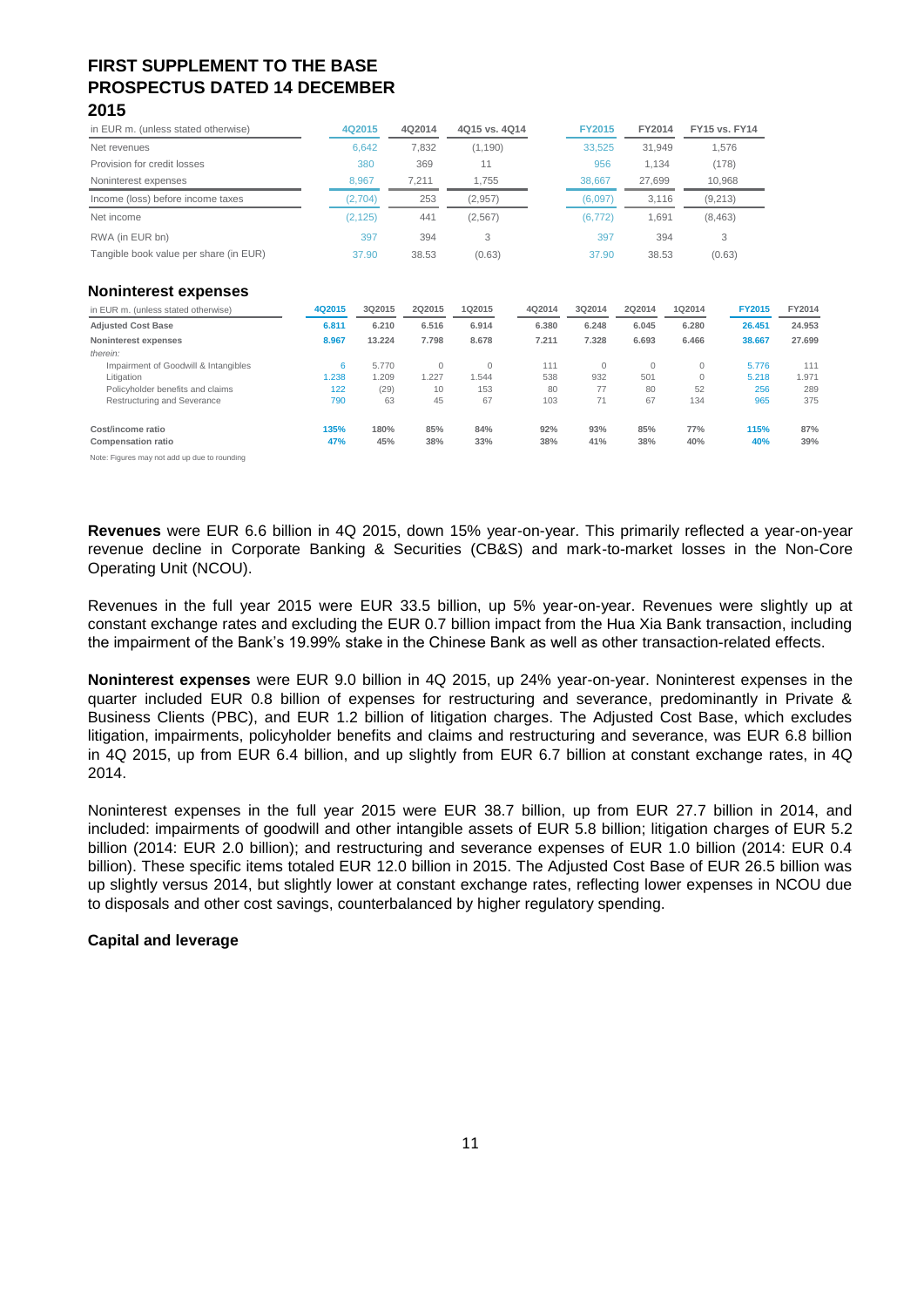| in EUR bn (unless stated otherwise) | Dec 31, 2015 | Sep 30, 2015 | Dec 31, 2014 |
|-------------------------------------|--------------|--------------|--------------|
| CET1 capital ratio <sup>1</sup>     | 11.1%        | 11.5%        | 11.7%        |
| Risk-weighted assets                | 397          | 408          | 394          |
| Total assets (IFRS)                 | 1.626        | 1.719        | 1,709        |
| CRD4 leverage exposure <sup>2</sup> | 1.395        | 1.420        | 1.445        |
| Leverage ratio <sup>3</sup>         | 3.5%         | 3.6%         | 3.5%         |

1) based on CRR/CRD4 fully loaded

2) based on CRR/CRD4 rules

3) based on fully loaded CRR/CRD4 T1 capital and leverage ratio exposure according to CRR/CRD4 rules

**The Common Equity Tier 1 (CET 1) capital ratio** was 11.1% at the end of 4Q 2015, down from 11.5% at the end of the third quarter. This decline primarily reflected the net loss in the quarter. The sale of the Bank's 19.99% stake in Hua Xia Bank, on a pro-forma basis, would have improved the CET 1 ratio (CRR/CRD4 fullyloaded) as of December 31, 2015, by approximately 50-60 basis points.

**The CRD4 leverage ratio** declined from 3.6% to 3.5% during 4Q 2015, reflecting the quarterly loss. The aforementioned sale of the Bank's stake in Hua Xia Bank, on a pro-forma basis, would have improved the CRD4 leverage ratio as of December 31, 2015, by approximately 10 basis points.

**Risk Weighted Assets** (RWA) were reduced by EUR 11 billion to EUR 397 billion at the end of 4Q 2015. This was largely driven by reductions in market risk, credit risk and credit valuation adjustments, which more than offset increases in RWAs for operational risk and exchange rate movements during the quarter. Reductions occurred primarily in CB&S and NCOU.

### **Segment results**

### **Corporate Banking & Securities (CB&S)**

| in EUR m. (unless stated otherwise) | 4Q2015  | 4Q2014 | 4015 vs. 4014 | <b>FY2015</b> | FY2014 | <b>FY15 vs. FY14</b> |
|-------------------------------------|---------|--------|---------------|---------------|--------|----------------------|
| Net revenues                        | 2.079   | 2.961  | (882)         | 14.219        | 13.629 | 589                  |
| Provision for credit losses         | 115     | 9      | 106           | 265           | 103    | 162                  |
| Noninterest expenses                | 3.117   | 2.627  | 490           | 15.963        | 10.593 | 5.371                |
| Noncontrolling interest             |         |        | '1)           | 26            | 25     |                      |
| Income (loss) before income taxes   | (1.153) | 323    | (1.476)       | (2.035)       | 2.909  | (4,944)              |
| RWA (in EUR bn)                     | 195     | 176    | 20            | 195           | 176    | 20                   |

**Revenues** were EUR 2.1 billion in 4Q 2015, down 30% year-on-year, reflecting valuation adjustments in Debt Sales & Trading, a challenging trading environment, and lower client activity. Debt Sales & Trading revenues were EUR 947 million in 4Q 2015, down 16%. Excluding the impact of CVA/DVA/FVA adjustments, Debt Sales & Trading revenues were 6% lower. Strong revenues in Rates and Emerging Market Debt trading were offset by lower revenues in Credit Solutions and RMBS, where the Bank is exiting the Agency RMBS business. Equity Sales & Trading revenues were down 28%, driven by lower revenues from Cash Equities and Equity Derivatives, partially offset by higher Prime Finance revenues. Origination & Advisory revenues were down 43%, reflecting lower market activity and reduced market share in certain areas.

For the full year, revenues were EUR 14.2 billion, up 4% year-on-year.

**Noninterest expenses** were EUR 3.1 billion in 4Q 2015, up 19% year-on-year. The increase was driven by higher litigation costs of EUR 335 million, regulatory-related expenditure and exchange rate movements.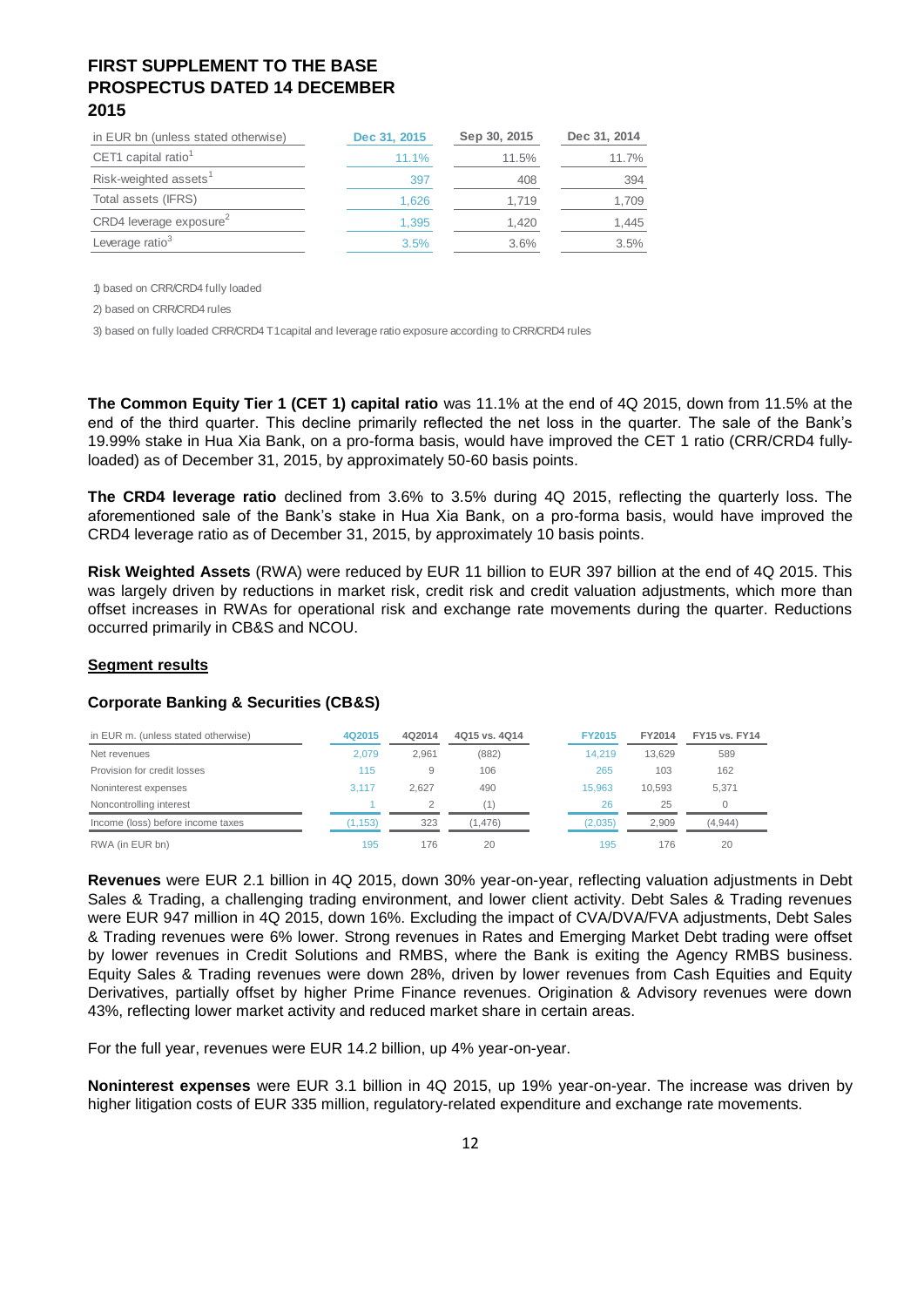## **Private & Business Clients (PBC)**

| in EUR m. (unless stated otherwise) | 4Q2015 | 4Q2014 | 4Q15 vs. 4Q14 | <b>FY2015</b>   | FY2014 | <b>FY15 vs. FY14</b> |
|-------------------------------------|--------|--------|---------------|-----------------|--------|----------------------|
| Net revenues                        | 2.232  | 2.389  | (156)         | 8.911           | 9.565  | (654)                |
| Provision for credit losses         | 150    | 187    | (37)          | 50 <sup>1</sup> | 622    | (121)                |
| Noninterest expenses                | 2.757  | 2.194  | 564           | 11.700          | 7.753  | 3,948                |
| Noncontrolling interest             |        |        |               |                 |        | (0)                  |
| Income (loss) before income taxes   | (675)  | 8      | (683)         | (3.291)         | 1.189  | (4,480)              |
| RWA (in EUR bn)                     | 80     | 80     |               | 80              | 80     |                      |

**Revenues** were EUR 2.2 billion in 4Q 2015, down 7% year-on-year, impacted by valuation and transactionrelated effects relating to the Bank's investment in Hua Xia Bank, and lower Deposit revenues in an ongoing low interest rate environment, which were partly counterbalanced by sustained revenue growth in Credit products.

For the full year, revenues were EUR 8.9 billion, down 7% year-on-year; adjusted for valuation and other transaction-related effects on the Bank's stake in Hua Xia Bank, revenues were broadly stable year-on-year.

**Noninterest expenses** were EUR 2.8 billion in 4Q 2015, up 26% year-on-year, reflecting restructuring and severance charges of EUR 669 million mainly relating to PBC's restructuring of its branch network and a partial write-off of software of EUR 131 million.

### **Global Transaction Banking (GTB)**

| in EUR m. (unless stated otherwise) | 4Q2015 | 4Q2014 | 4Q15 vs. 4Q14 | <b>FY2015</b> | FY2014 | <b>FY15 vs. FY14</b> |
|-------------------------------------|--------|--------|---------------|---------------|--------|----------------------|
| Net revenues                        | 1.175  | 1.039  | 136           | 4.616         | 4.119  | 497                  |
| Provision for credit losses         | 91     | 42     | 49            | 127           | 156    | (29)                 |
| Noninterest expenses                | 737    | 750    | (13)          | 3.050         | 2.811  | 239                  |
| Income (loss) before income taxes   | 347    | 247    | 99            | 1.439         | 1.152  | 287                  |
| RWA (in EUR bn)                     | 52     | 43     | 9             | 52            | 43     | 9                    |

**Revenues** were EUR 1.2 billion in 4Q 2015, up 13% year-on-year in a challenging market environment. This result reflected solid business volumes in Trade Finance & Cash Management for Corporates and in Institutional Cash & Securities Services, together with a positive exchange rate impact.

For the full year, revenues were EUR 4.6 billion, up 12% year-on-year.

**Noninterest expenses** were EUR 737 million in 4Q 2015, down 2% year-on-year despite an adverse exchange rate impact, reflecting lower litigation and performance-related expenses during 4Q 2015.

Income before income taxes for the full year was a record EUR 1.4 billion, up 25% year-on-year.

### **Deutsche Asset & Wealth Management (Deutsche AWM)**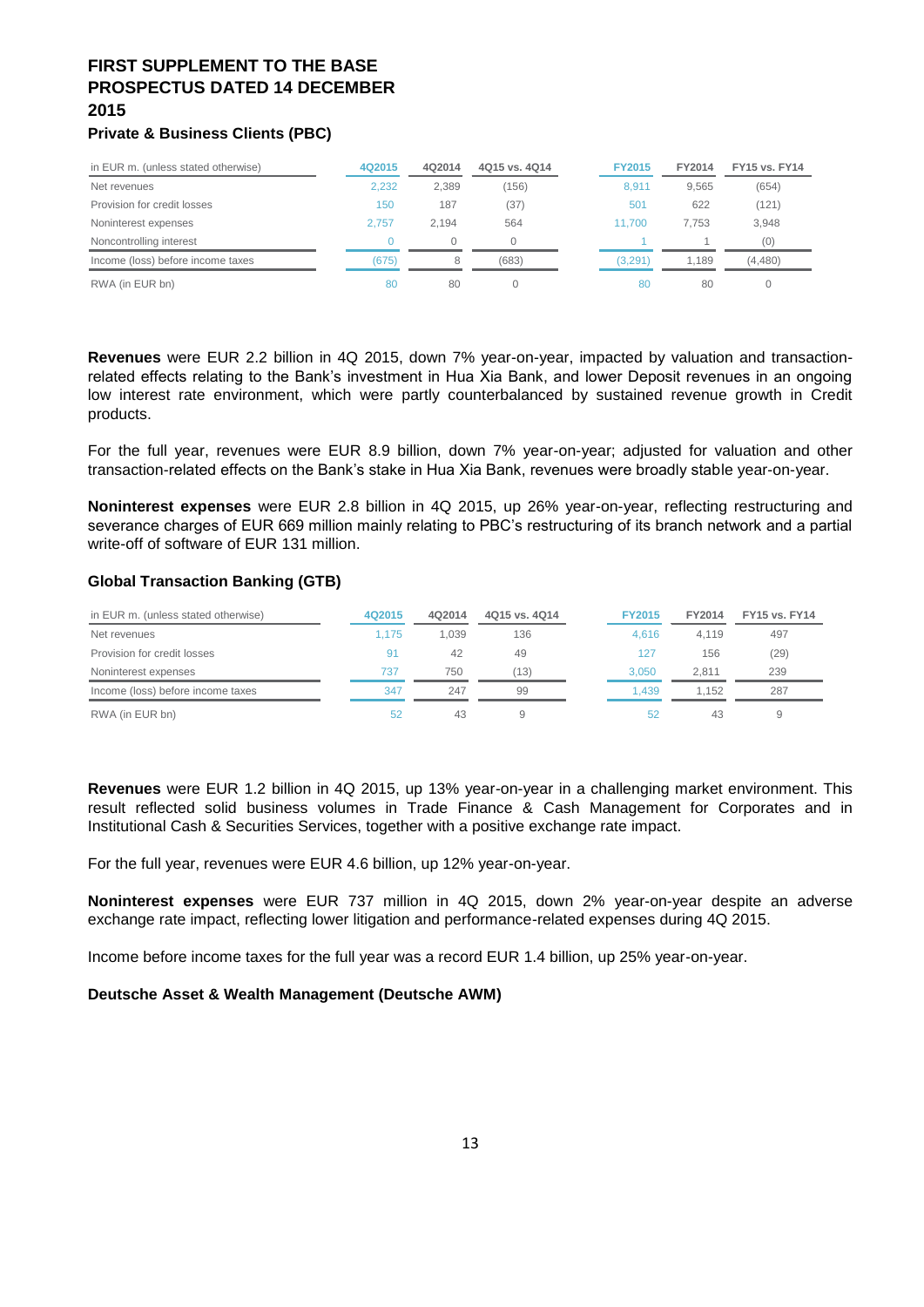| in EUR m. (unless stated otherwise) | 4Q2015 | 4Q2014 | 4Q15 vs. 4Q14 | <b>FY2015</b> | FY2014 | <b>FY15 vs. FY14</b> |
|-------------------------------------|--------|--------|---------------|---------------|--------|----------------------|
| Net revenues                        | 1.416  | 1.240  | 176           | 5.408         | 4.704  | 705                  |
| Provision for credit losses         | 4      | (0)    | 5             | 9             | (7)    | 16                   |
| Noninterest expenses                | 1.137  | 878    | 259           | 4.149         | 3.691  | 459                  |
| Noncontrolling interest             |        |        | (4)           |               | 4      | (4)                  |
| Income (loss) before income taxes   | 274    | 358    | (84)          | 1.250         | 1.016  | 234                  |
| RWA (in EUR bn)                     | 24     | 17     |               | 24            | 17     |                      |

**Net revenues** were EUR 1.4 billion in 4Q 2015, up 14% year-on-year, reflecting cumulative net money inflows totalling EUR 70 billion across 2014 and 2015 and increased business activity in Active, Passive and Alternative Products and the positive effect of exchange rate movements.

For the full year, revenues were EUR 5.4 billion, up 15% year-on-year.

**Noninterest expenses** were EUR 1.1 billion in 4Q 2015, up 30% year-on-year, partly reflecting the nonrecurrence of a partial reversal of intangible write-downs related to Scudder which reduced costs by EUR 83 million in 4Q 2014 and the impact of exchange rates.

**Invested Assets** were EUR 1.1 trillion at the end of 4Q 2015, up 8% versus 4Q 2014. After seven consecutive quarters of net new asset inflows, Deutsche AWM saw a net asset outflow of EUR 4 billion in 4Q 2015, compared with net inflows of EUR 10 billion in 4Q 2014. However, cumulative net money inflows for the year 2015 were EUR 29 billion.

### **Non-Core Operations Unit (NCOU)**

| in EUR m. (unless stated otherwise) | 4Q2015  | 4Q2014 | 4Q15 vs. 4Q14 | <b>FY2015</b> | FY2014  | <b>FY15 vs. FY14</b> |
|-------------------------------------|---------|--------|---------------|---------------|---------|----------------------|
| Net revenues                        | (304)   | 152    | (457)         | 401           | 172     | 229                  |
| Provision for credit losses         | 19      | 131    | (113)         | 54            | 259     | (206)                |
| Noninterest expenses                | 840     | 731    | 109           | 3.079         | 2.813   | 265                  |
| Noncontrolling interest             |         | (2)    | 0             |               | (2)     | 3                    |
| Income (loss) before income taxes   | (1.163) | (709)  | (455)         | (2,732)       | (2,899) | 167                  |
| RWA (in EUR bn)                     | 34      | 59     | (24)          | 34            | 59      | (24)                 |

**Revenues** were EUR (304) million in 4Q 2015, down by EUR 457 million year-on-year, primarily reflecting mark-to-market losses which were partly offset by net gains on the sales of assets.

For the full year, net revenues were EUR 401 million.

**Noninterest expenses** were EUR 840 million in 4Q 2015, up 15% year-on-year, including EUR 544 million of litigation charges. Excluding litigation charges, noninterest expenses were down 53%, reflecting the nonrecurrence of a one-time impairment on a specific asset in 4Q 2014, and the impact of asset sales including The Cosmopolitan of Las Vegas.

**RWAs** were EUR 34 billion at the end of 4Q 2015, down 41% versus EUR 59 billion at the end of 4Q 2014. During 4Q 2015, NCOU reduced RWAs by approximately EUR 7 billion and CRD4 Leverage Exposures by approximately EUR 18 billion.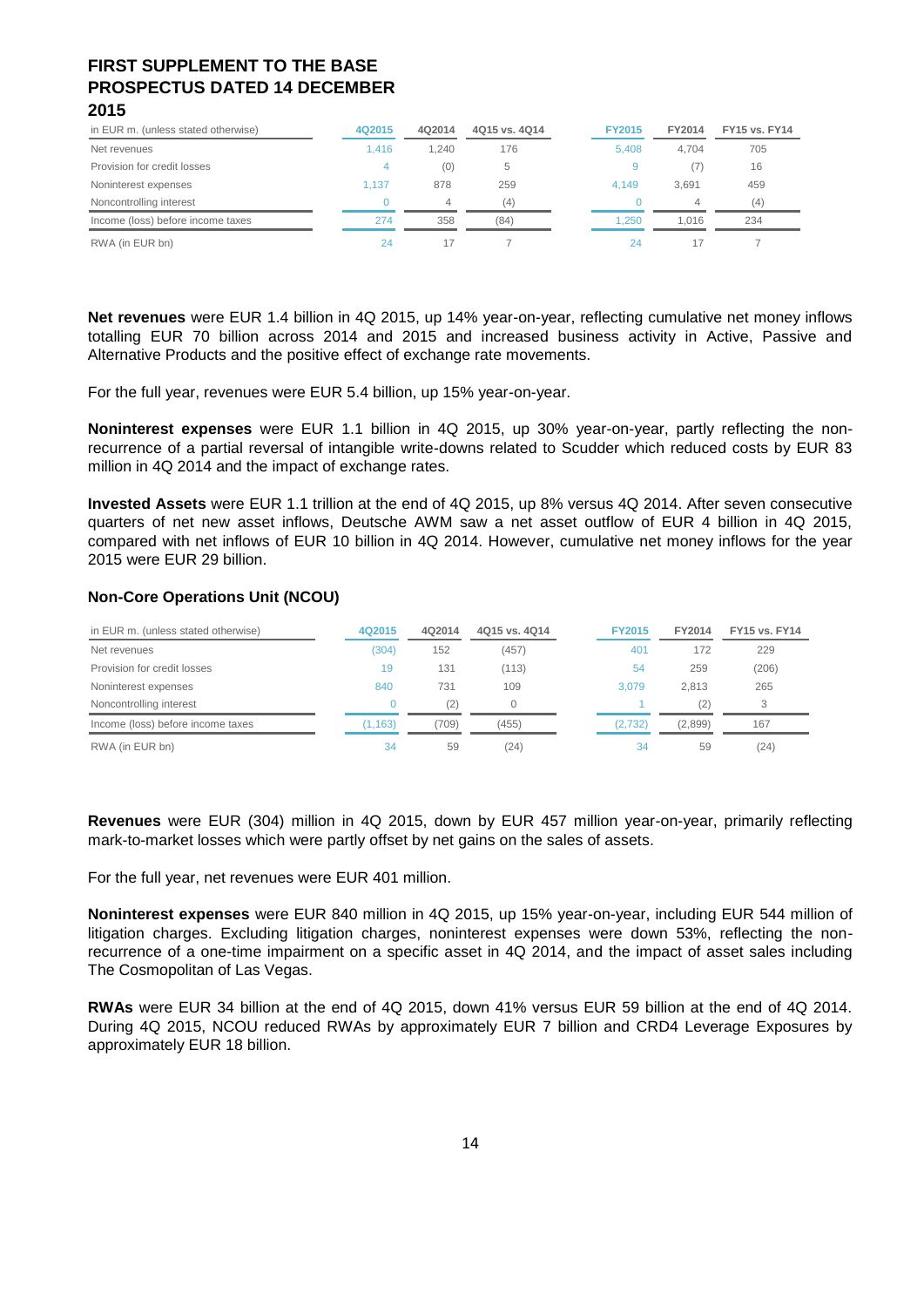### **Consolidated IBIT estimate of Deutsche Bank Aktiengesellschaft and its subsidiaries (the "Company") as of and for the year ended December 31, 2015**

The consolidated loss before income taxes (IBIT) estimate of Deutsche Bank Aktiengesellschaft as of and for the year ended on December 31, 2015 amounts to EUR 6.1 billion.

### **Explanatory Notes**

The consolidated IBIT estimate is based on the following factors and assumptions:

- Based on Management's knowledge as of today the consolidated IBIT estimate of the Company has been properly compiled in accordance with IDW AcS HFA 2.003 (Compilation of profit estimates according to the special requirements of the Prospectus Regulation and profit estimates on the basis of preliminary results) on the basis of the established financial reporting process of the Company using the accounting policies of the Company as outlined in the Notes "Significant Accounting Policies and Critical Accounting Estimates" and "Recently Adopted and New Accounting Pronouncements" in the Consolidated Financial Statements 2014 as well as in the Note "Impact of Changes in Accounting Principles" in the Interim Consolidated Financial Statements as of September 30, 2015.
- As the consolidated IBIT estimate is prepared on the basis of assumptions about past events and actions, it naturally entails substantial uncertainties. Because of these uncertainties and due to the fact that future events up to the date of the approval of the consolidated financial statements as of and for the year ended December 31, 2015 by the Supervisory Board may impact the basis for the IBIT estimate it is possible that the actual consolidated IBIT of the Company for the period from January 1, 2015 to December 31, 2015 may differ materially from the estimated consolidated IBIT.
- As the consolidated IBIT estimate is prepared on the basis of unaudited financial information the results of the audit prepared by an independent auditor may impact the basis for the IBIT estimate. Furthermore, the consolidated financial information of the Company is subject to the approval of the Supervisory Board which has not been carried out yet. Therefore, it is possible that the actual consolidated IBIT of the Company for the period from January 1, 2015 to December 31, 2015 may differ materially from the estimated consolidated IBIT.

### **Auditor's Report on the consolidated IBIT Estimate of Deutsche Bank Aktiengesellschaft, Frankfurt am Main and its subsidiaries ("Company") for the Fiscal Year 2015**

To Deutsche Bank Aktiengesellschaft, Frankfurt am Main

We have examined whether the consolidated income/loss before income taxes ("IBIT") estimate prepared by Deutsche Bank Aktiengesellschaft and its subsidiaries ("Company"), for the period from January 1, 2015 to December 31, 2015 has been properly compiled on the basis stated in the explanatory notes to the consolidated IBIT estimate and whether this basis is consistent with the accounting policies of the Company. The consolidated IBIT estimate comprises the consolidated IBIT estimate for the period from January 1, 2015 to December 31, 2015 and explanatory notes to the consolidated IBIT estimate.

The preparation of the consolidated IBIT estimate including the factors and assumptions presented in the explanatory notes to the consolidated IBIT estimate is the responsibility of the Company's management.

Our responsibility is to express an opinion based on our examination on whether the consolidated IBIT estimate has been properly compiled on the basis stated in the explanatory notes to the consolidated IBIT estimate and whether this basis is consistent with the accounting policies of the Company. Our engagement does not include an examination of the assumptions identified by the Company and underlying the consolidated IBIT estimate.